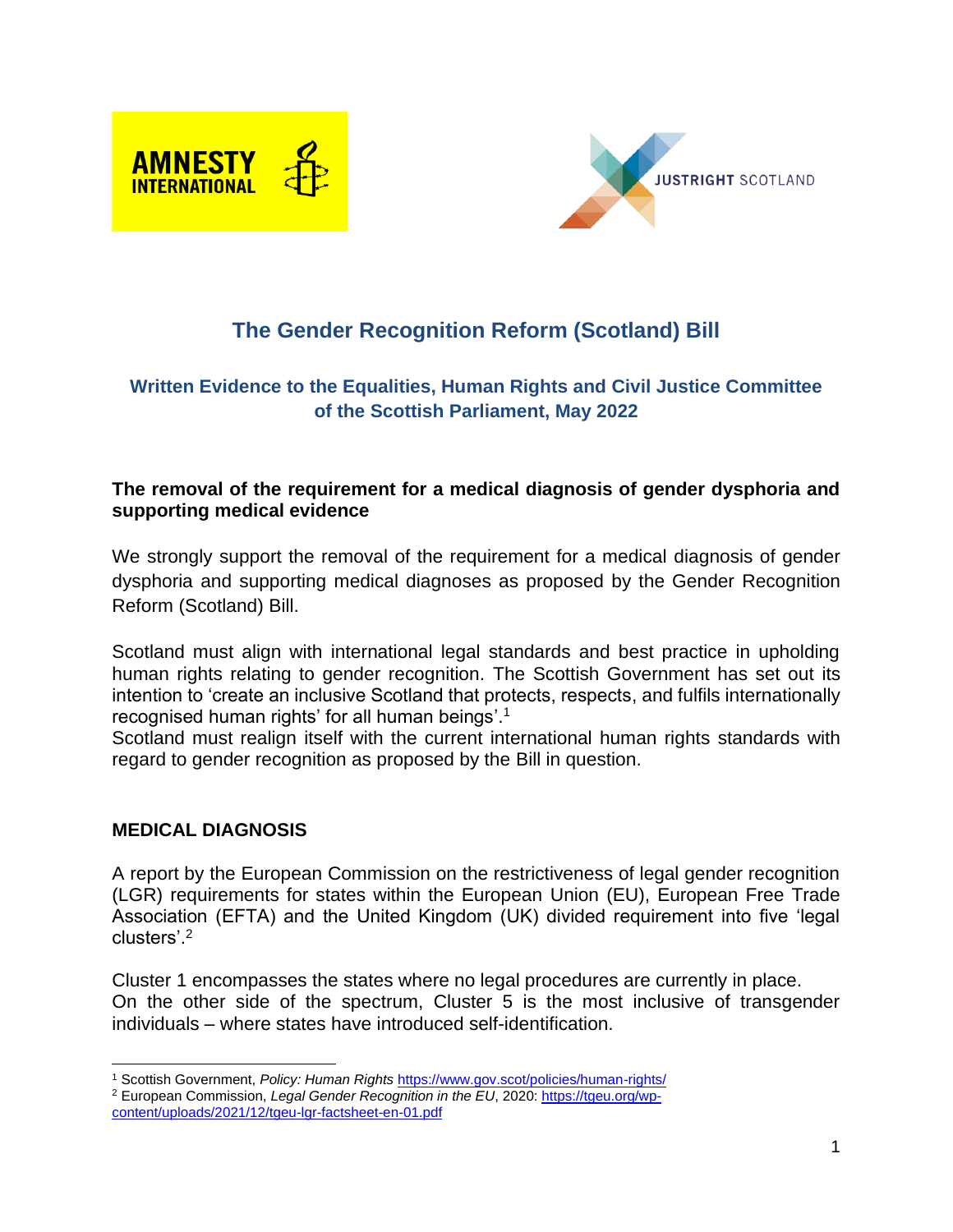#### **The UK is currently in the second most repressive legal cluster in which LGR is currently only possible through intrusive medical requirements**.

Individuals in the UK must have had a diagnosis of 'gender dysphoria' as well as having undergone or be undergoing treatment 'for the purpose of modifying sexual characteristics<sup>3</sup> in order to obtain a Gender Recognition Certificate (GRC).

Diagnoses and mandatory treatments incorrectly assume that medical intervention is an inherent part of the gender transition process. As it currently stands, under the Gender Recognition Act 2004, Scotland takes a pathologized approach towards LGR in which medical experts are best placed to determine an individual's gender, rather than the person themselves. States across Europe and the wider world are now moving away from this paternalistic approach.

The restrictive medicalisation of the current LGR process in Scotland has set us out of step with the progress of furthering equality and strengthening basic human rights for transgender individuals. As such, we are now lagging behind.

Further, requiring applicants to submit to a psychiatric procedure not only places unnecessary barriers in the way of obtaining legal recognition of their gender; it also forces applicants to choose between their human rights: the rights to the highest attainable standard of health and to be free from cruel, inhuman, or degrading treatment, and their rights to private life and to recognition before the law.

In a system where legal gender recognition is contingent on obtaining a specific mental health diagnosis, individuals who wish their gender identity to be reflected on official documents must submit to a notion that their transgender status is a mental disorder. The stigma attached to the psychiatric assessment can itself be a barrier that deters people from applying.

# **UNITED NATIONS**

The principle of equality and non-discrimination is set out within Article 1 of the Universal Declaration of Human Rights and is further enshrined in multiple international conventions (CCPR, ICESCR, UNCRC).

These conventions, as outlined on the Scottish Government's *Human Rights: Our International Obligations* policy webpage, have been ratified by the UK. 4

<sup>3</sup> European Commission, *Legal Gender Recognition in the EU*, 2020.

<sup>4</sup> Scottish Government, *Human Rights: Our International Obligations* [https://www.gov.scot/policies/human-rights/our](https://www.gov.scot/policies/human-rights/our-international-obligations/)[international-obligations/](https://www.gov.scot/policies/human-rights/our-international-obligations/)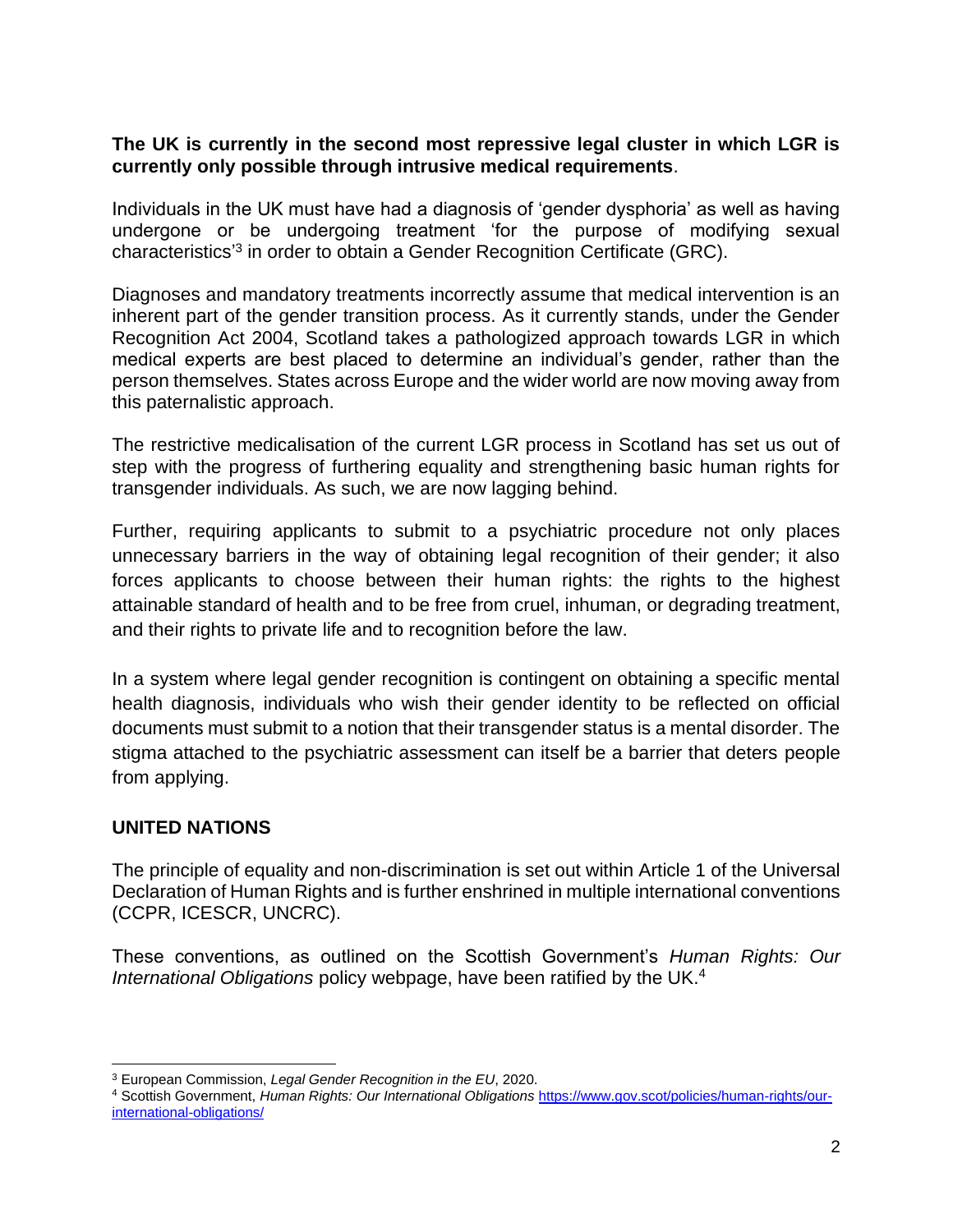Although gender expression and gender reassignment are not explicitly mentioned within these key conventions, the United Nations (UN) have moved to actively encourage member states to further protect the ability for trans individuals to enjoy their basic human rights, free from discrimination. This includes a move towards less restrictive processes for obtaining LGR.

In 2011, the UN released a report on the discriminatory laws and practices and act of violence against individuals based on their sexual orientation and gender identity<sup>5</sup>. Within this report, the UN General Assembly's Human Rights Committee declared that: '*The Human Rights Committee has expressed concern regarding lack of arrangements for granting legal recognition of transgender people's identities'. 6*

More than a decade on, Scotland has so far failed to meet international expectation to reform the process for LGR. This report refences the *Human Rights and Gender Identity*  paper issued two years prior by the Council of Europe's Commissioner for Human Rights<sup>7</sup>. Recommendations are set out to encourage states to refer to *The Yogyakarta Principles on the Application of International Human Rights Law* for both guidance and implementation. These soft law principles have developed into an authoritative statement of international best practice for ensuring the accessibility of equality and nondiscrimination of transgender individuals.

They also stand to remind us that, as stated in the preamble, we must acknowledge that the principles 'rely on the current state of international human rights law and will require revision on a regular basis in order to take account of developments in that law and its application to the particular lives and experiences of persons of diverse sexual orientations and gender identities over time...'. $^8$ 

A decade on from initial publication of the principles, The Yogyakarta Principles plus 10 (YP+10) were published to reaffirm and extend existing international legal standards, urging that all states must comply with the principles set forth 'as a legal obligation and as an aspect of their commitment to universal human rights'. $9$ 

Particular attention must be brought to Principle 31: The Right to Legal Recognition. Although encouraging a move away from the registration of sex or gender, Principle 31(C)(iii) declares that:

'*While sex or gender continues to be registered: ensure that no eligibility criteria, such as medical or psychological interventions, a psycho-medical diagnosis…shall be a prerequisite to change one's name, legal sex, or gender*'. 10

[content/uploads/2016/08/principles\\_en.pdf](http://yogyakartaprinciples.org/wp-content/uploads/2016/08/principles_en.pdf)

<sup>5</sup> Report of the United Nations High Commissioner for Human Rights, *Discriminatory laws and practices and acts of*  violence against individuals based on their sexual orientation and gender identity, 2011 [A/HRC/19/41](https://documents-dds-ny.un.org/doc/UNDOC/GEN/G11/170/75/PDF/G1117075.pdf?OpenElement)

 $6$  Ibid, Pg 3.

<sup>7</sup> Council of Europe, *Human Rights and Gender Identity*, 200[9 https://rm.coe.int/16806da753](https://rm.coe.int/16806da753) <sup>8</sup> The Yogyakarta Principles, Preambular para 9, 2006 [http://yogyakartaprinciples.org/wp-](http://yogyakartaprinciples.org/wp-content/uploads/2016/08/principles_en.pdf)

<sup>9</sup> Yogyakarta Principles plus 10, Pg 5, 201[7 http://yogyakartaprinciples.org/wp](http://yogyakartaprinciples.org/wp-content/uploads/2017/11/A5_yogyakartaWEB-2.pdf)[content/uploads/2017/11/A5\\_yogyakartaWEB-2.pdf](http://yogyakartaprinciples.org/wp-content/uploads/2017/11/A5_yogyakartaWEB-2.pdf)

<sup>10</sup> Ibid, Pg 9.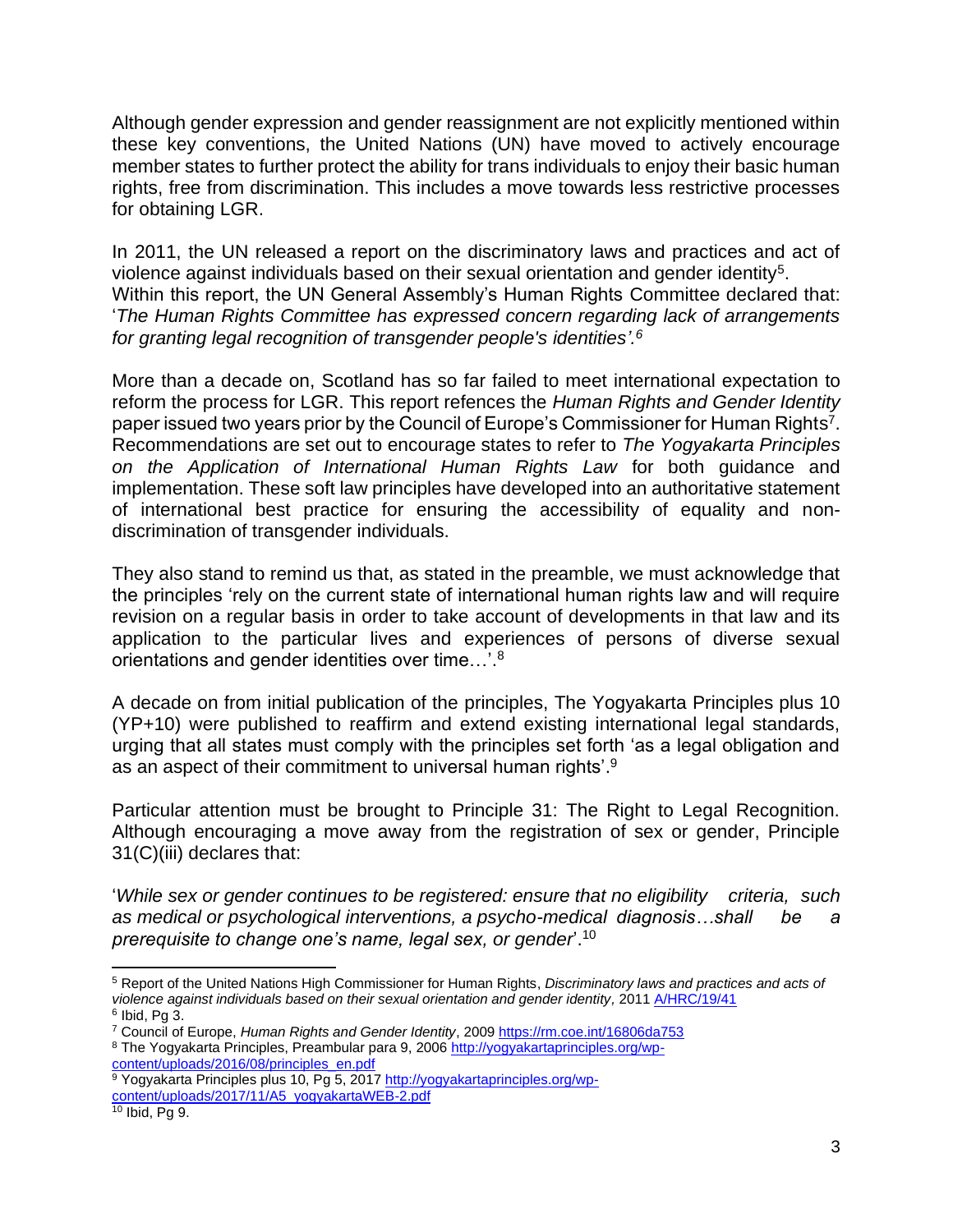Although the principles are 'non-binding', they inarguably set out the international standard for the encompassment of rights to ensure equality and non-discriminatory practices regarding LGR.

The Scottish Government have stated that they 'embody best practice in relation to legal gender recognition processes'<sup>11</sup> and with this we strongly agree.

Not only does this help us to understand why we must move away from the medicalisation of LGR, it also serves as an example as to how we must continually reassess our position within international human rights framework to ensure that we are taking the correct approach and meeting international standards.

#### **COUNCIL OF EUROPE**

International legal standards and best practices are moving towards the promotion of accessible procedures for LGR, enabling respectful processes for transgender people. Rulings of the European Court of Human Rights (ECHR) reflect this<sup>12</sup>, often finding that rigid LGR processes<sup>13</sup> leave individuals at risk of their rights as enshrined by the European Convention on Human Rights being violated.

The ECHR has provided sufficient case law in recent years to demonstrate how a lack of or insufficient process for LGR is in violation of a transgender individual's rights. The standards as legislated by the ECHR have been combined in a document title 'Gender Identity Issues'. <sup>14</sup> This document is in no way exhaustive of the standard set by the ECHR, but it is a useful resource to remind us of the international legal standard that

Scotland should adhere to.

#### **MEMBER STATES**

However, we cannot rely only on European case law, but instead must adopt the proposed bill and it's move away from the medicalisation of LGR.

Whilst European case law may protect wider trans equality rights, to assure the highest human rights standards we must follow in the footsteps of other European member states and the wider world who have gone before us to ensure the utmost respect for LGR.

We support the trademark legislation of the Gender Identity Act 2012<sup>15</sup> adopted by Argentina and urge that, as the Gender Recognition Reform (Scotland) Bill proposes, the requirement for a medical diagnosis of gender dysphoria be removed.

<sup>11</sup> Scottish Government, *Adoption and Promotion of Yogyakarta Principles (original Plus 10) FOI release*, 2018 <https://www.gov.scot/publications/foi-18-01666/>

<sup>12</sup> European Court of Human Rights, *Gender Identity Issues*, 2022, [https://www.echr.coe.int/Documents/FS\\_Gender\\_identity\\_eng.pdf](https://www.echr.coe.int/Documents/FS_Gender_identity_eng.pdf)

<sup>13</sup> S.V. v. Italy [55216/08] Para 72<https://hudoc.echr.coe.int/eng?i=001-187111>

<sup>14</sup> European Court of Human Rights, *Gender Identity Issues,* 2022.

<sup>15</sup> Act No 26.743.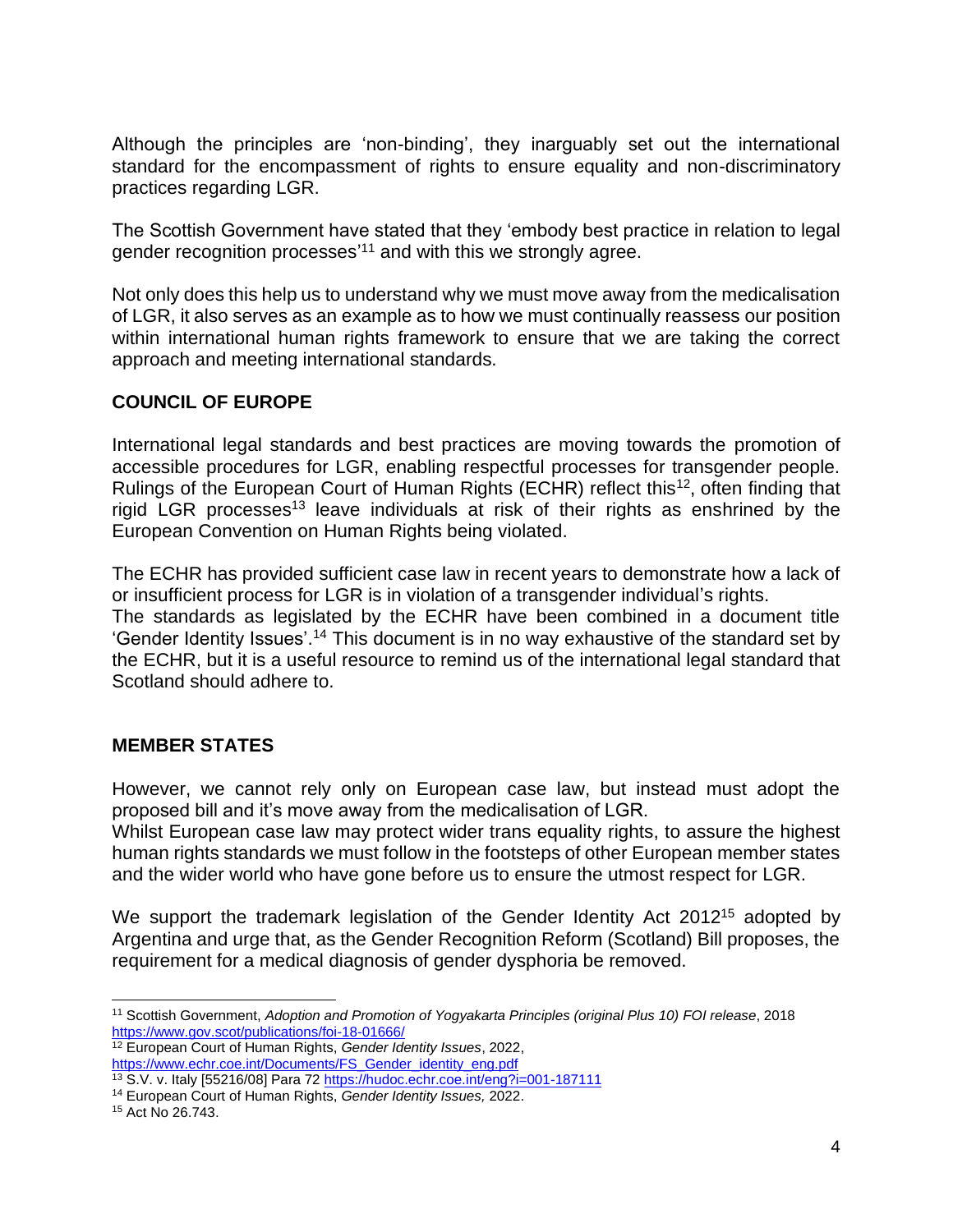Argentina set the legal standard as evidenced in Article 4, stating that:

*'In no case will it be needed to prove that surgical procedure…hormonal therapies or any other psychological or medical treatment has taken place' 16 , Denmark<sup>17</sup> then followed with the newly established 'Argentinian model' for gender recognition. This was followed by Malta, <sup>18</sup> Ireland, <sup>19</sup> Norway, <sup>20</sup> Belgium, <sup>21</sup> Portugal<sup>22</sup> and Luxembourg<sup>23</sup> .* 

We urge Scotland to follow this model.

As one of our closest neighbours, we must turn to the Irish example.

Ireland made a progressive move towards allowing self-determination with the Gender Recognition Act 2015. An Irish citizen can now correct their gender on government documents through self-determination. All that is needed is identification documents such as a Birth Certificate. There is no request for medical documentation

In accordance with Section 6 of the Irish Act, Ministers must produce an annual report, with particular focus on applications for a GRC. This is mirrored in the proposed Scottish Bill. The Annual Report for 2020<sup>24</sup> provides clear evidence that the number of individuals applying for a GRC between 2015 and 2020 did not sharply rise but has instead remained steady. Removing the medicalised element of LGR has not inflated the number of individuals applying for a GRC, but instead has allowed transgender individuals the dignity to apply for a certificate without having to be diagnosed with gender dysphoria – allowing Article 8 of the European Convention on Human Rights to remain upheld.

#### **SUMMARY**

As we have argued in previous submissions to the Scottish Government and Parliament, reforming current gender recognition legislation to de-medicalise the process and recognise trans people as experts in their own gender is vital not only to trans people's dignity, but adhering to human rights standards.

For the reasons set out above, we support the removal of the requirement for a medical diagnosis of gender dysphoria and supporting medical evidence as proposed by the Gender Recognition Reform (Scotland) Bill.

<sup>&</sup>lt;sup>16</sup> TGEU, Argentina Gender Identity Law [English Translation], 2012<https://tgeu.org/argentina-gender-identity-law/> <sup>17</sup> Amendment Act L182, 2014.

<sup>18</sup> Gender Identity, Gender Expression, and Sex Characteristics Act, 2015.

<sup>&</sup>lt;sup>19</sup> Gender Recognition Act 2015.

<sup>20</sup> Legal Gender Amendment 2016.

<sup>21</sup> Gender Recognition Act 2017.

<sup>22</sup> Decree (XIII 3 105) 2018.

<sup>23</sup> Law of August 2018.

<sup>24</sup> Department of Social Protection, *Gender Recognition Act 2015 Annual Report,* 2020 <https://assets.gov.ie/213832/2caeea11-a3d9-46fb-9610-f4c55d5943cf.pdf>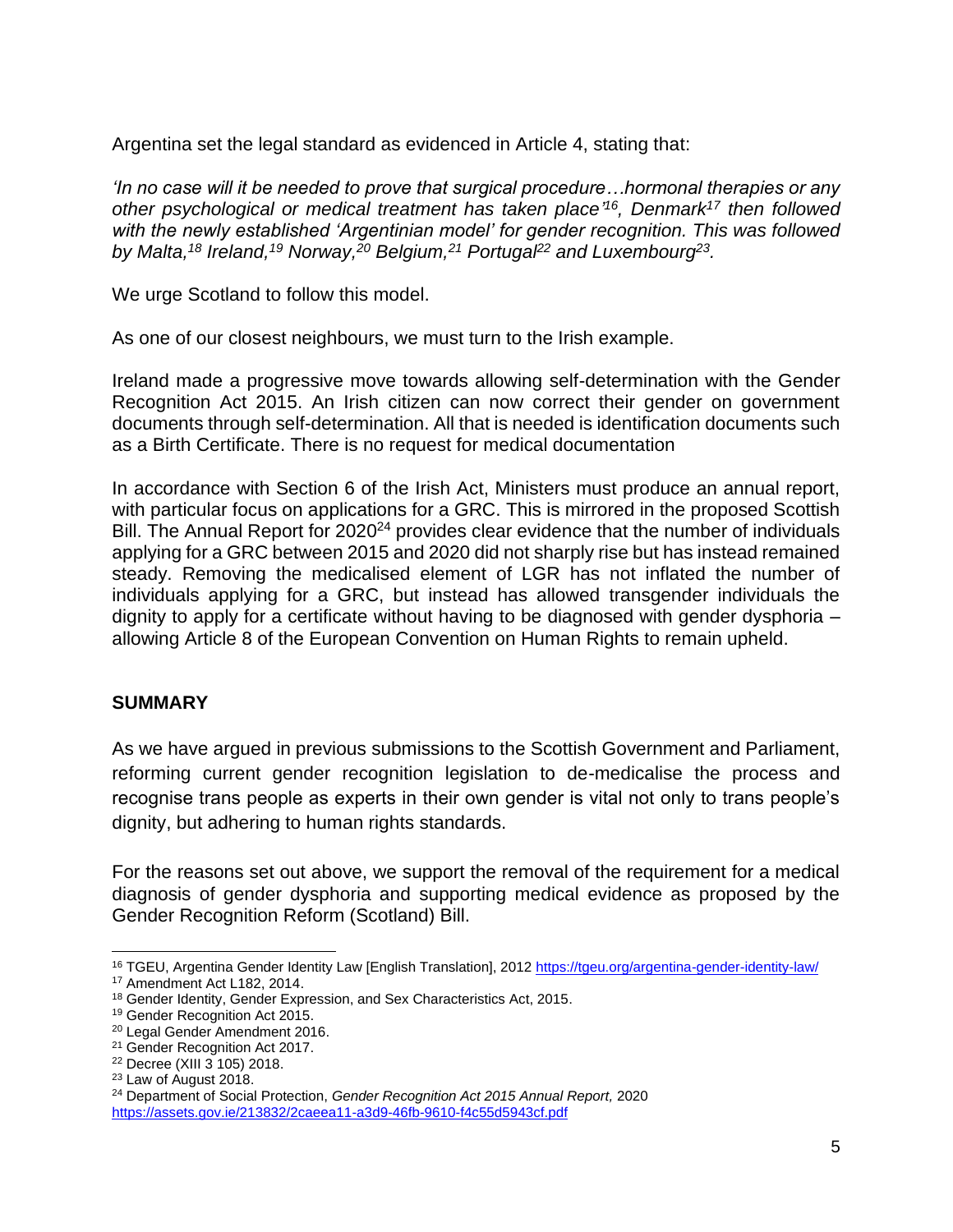**Provisions enabling applicants to make a statutory declaration that they have lived in the acquired gender for a minimum of three months (rather than the current period of two years) and that they intend to live permanently in their acquired gender**

We support the reduction of time that transgender people must declare that they have spent living in their 'acquired gender'. Transgender people should be able to obtain legal gender recognition swiftly and in accordance with their own perceptions of gender identity while preserving their right to privacy. The current requirement to spend 2 years living in an 'acquired gender' requires that an applicant provide a huge amount of evidence to prove this. We go into more detail regarding how this requirement violates rights in our answer to the question below.

# **Whether applications should be made to the Registrar General for Scotland instead of the Gender Recognition Panel, a UK Tribunal**

We support provisions in the Bill allowing applications to be made to the Registrar General for Scotland.

The current requirement to present evidence to the GRP places a requirement on applicants to provide evidence of living in their 'acquired gender' and is not in keeping with the Council of Europe Resolution 2048 which calls on all Member States to "develop quick, transparent, and accessible procedures, based on self-determination, for changing the name and registered sex of transgender people on birth certificates, identity cards...and other similar documents." 25

The practice of requiring evidence of having lived as your gender identity for any period of time, means that transgender people have to wait longer than necessary to obtain documents that reflect their gender identity.

It is also the case that transgender people may find it difficult to demonstrate lived experience, as they are at greater risk of homelessness and unemployment and may not have access to the necessary documents to provide such evidence, for example utility bills, payslips, driving license or passport.<sup>26</sup>

<sup>25</sup> Council of Europe, Resolution 2048, Discrimination against transgender people in Europe, 2015.

<sup>26</sup> LGBT Foundation, *Transforming Outcomes: a review of the needs and assets of the trans community*, 2017.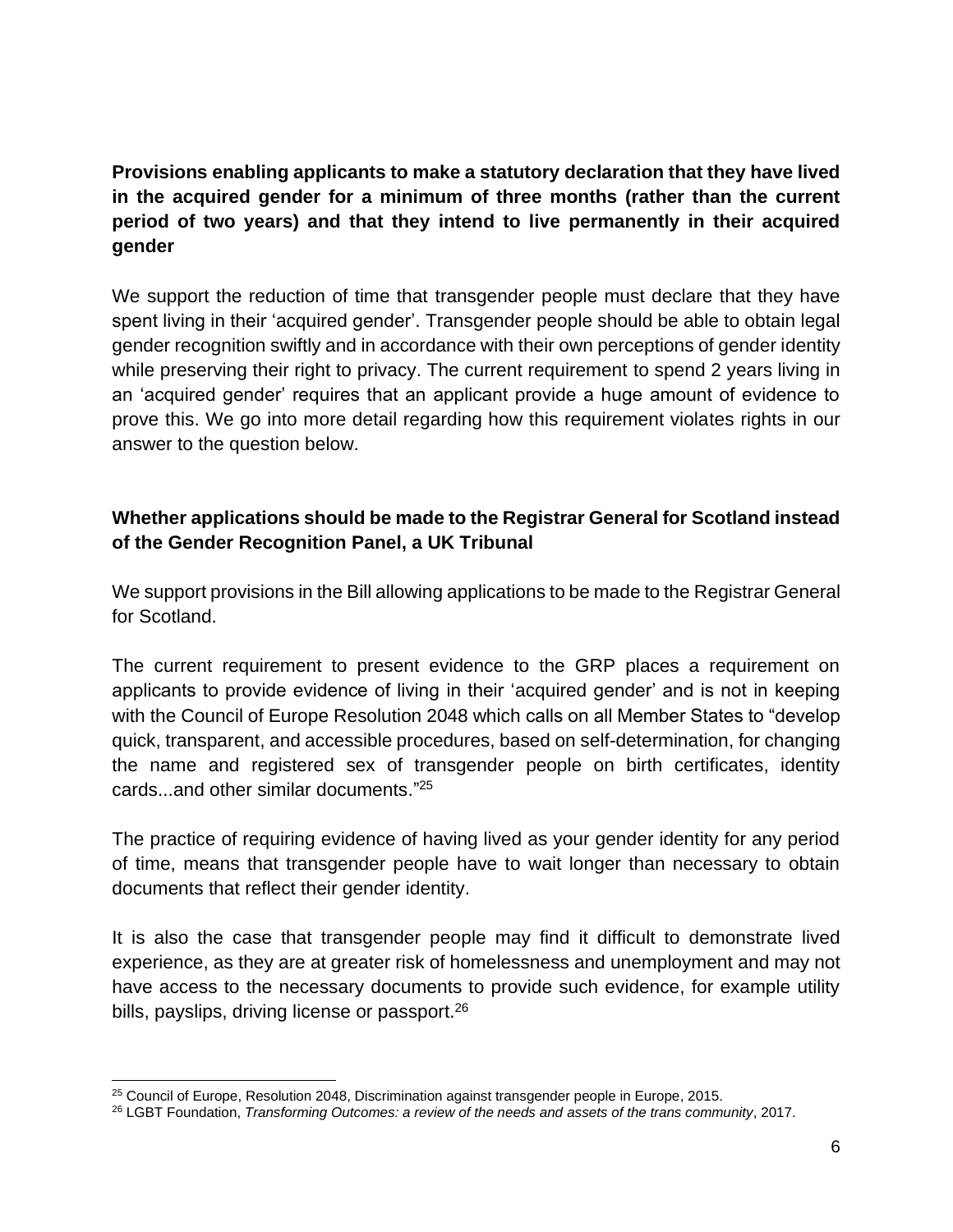We instead support the Bill's proposal to change the process to one which recognises trans people as experts in their own genders as an approach more aligned to international legal obligations and best practice standards.

### **Proposals that applications are to be determined by the Registrar General after a further period of reflection of at least three months**

We do not support the introduction of a 3-month period of reflection.

We consider that a period of reflection will cause unnecessary complications and delays in the process of obtaining a GRC.

Retaining a period of reflection would contribute to stigma against trans people as it would imply their ability to self-determine is not adequate. Legal gender recognition should be quick, transparent, and accessible: prolonging the length of time individuals must wait before having their gender legally recognised prolongs the length of time that their rights, including their right to privacy, are violated.

The Cabinet Secretary has stated that building in a reflection period will enshrine in law the seriousness of this process. It is our view that the statutory declaration fulfils this purpose, and a reflection period only serves to delay the process of obtaining a GRC, in addition to adding a further procedural step as after the three-month period, and within two years the applicant is required to send further written notice confirming they wish to proceed.

# **Whether the minimum age for applicants for obtaining a GRC should be reduced from 18 to 16**

We believe it is important for young people in Scotland aged 16 and 17 to be able to access an appropriate process for having their gender legally recognised, whilst recognising that this may differ from the process for people over 18, and will require to take into account both the principle of evolving capacities of young people as set out by the Committee on the Convention on the Rights of the Child<sup>27</sup> and the corresponding appropriate protections for them.

We note that this question must be examined in the context of other rights and obligations held by 16- and 17-year-olds in Scotland. They are, for example, considered legally

<sup>27</sup> General Comment No.20, para 18.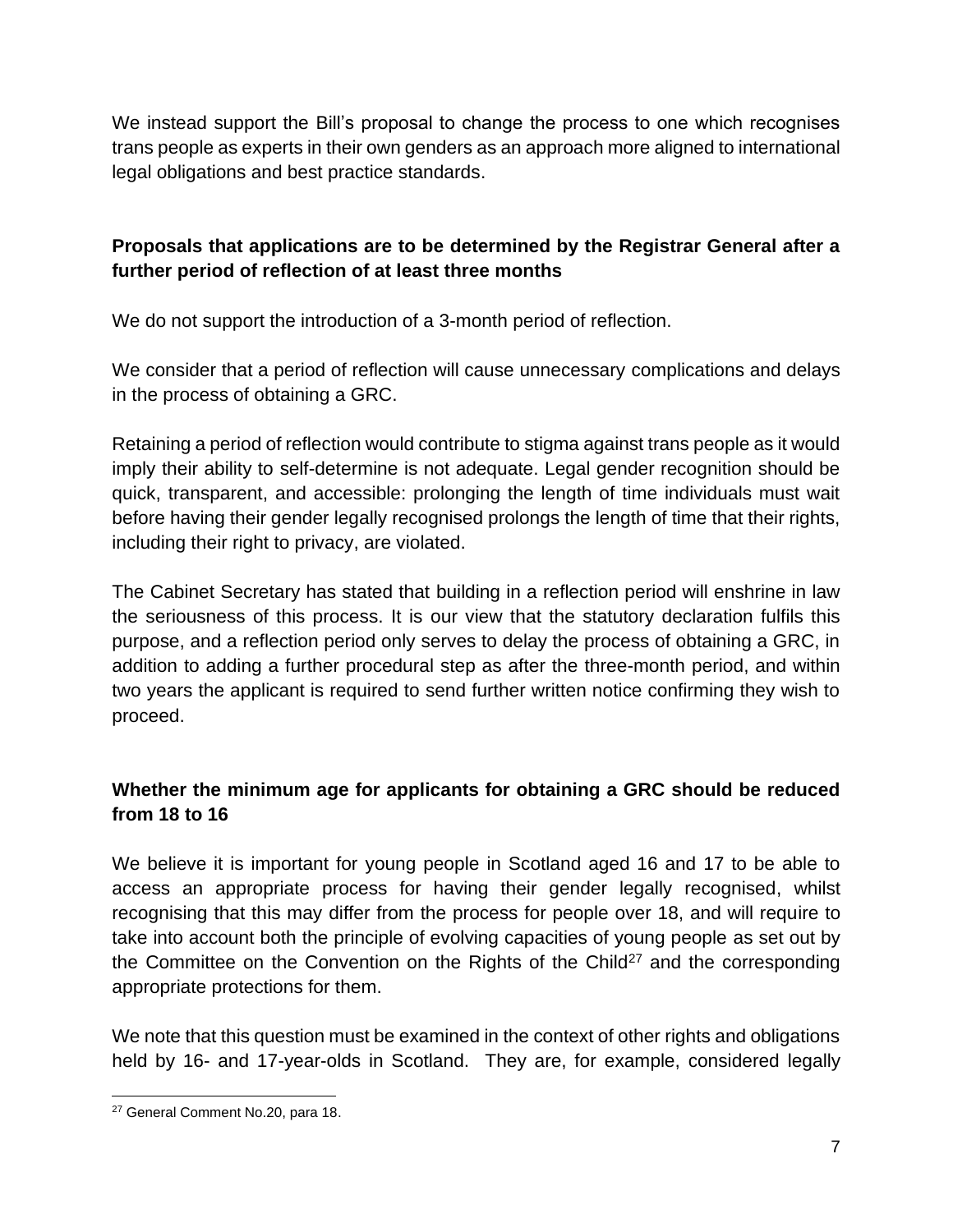capable of consenting to many adult decisions including voting, marriage and any medical, surgical, or dental treatment.

Further, trans young people aged 16 and 17 are already able to update their name and gender on other identity documents to reflect how they are living, including on their passports, and driving licenses. They are at a stage in life where they are often leaving home to take up employment or further studies – and are at a risk of having to "out" themselves if they require to furnish a birth certificate that does not match their lived gender.

Setting out a process whereby young people aged 16 and 17 are also able to change their birth certificates to reflect how they live their lives – whilst also taking account of their evolving capacities and the need for appropriate protections – will ensure that they have the same rights to privacy over their trans status as those over the age of 18.

#### **If you have any comments on the provisions for interim GRCs**

The Bill essentially proposes to continue the process already set out under section 4E the 2004 Act as it currently applies in Scotland for trans people obtaining gender recognition where their partner does not wish the marriage or civil partnership to continue. In these instances, the Registrar General would grant an interim GRC and within six months of the issuance of the interim certificate, the applicant would be able to apply under section 8H to a Sheriff for a full certificate. The process of applying to the Sheriff can be unnecessarily complicated, however, we do welcome that section 8H will continue to ensure that the spouse of a trans person will be unable to directly prevent them from obtaining a full GRC.

### **If you have any comments on the provisions for confirmatory GRCs for applicants who have overseas gender recognition**

We welcome that the insertion of section 8N which will enable those who have obtained overseas gender recognition to be regarded as the 'acquired gender' in Scotland, without having to re-apply.

We would welcome reassurance from the Scottish Government that the inclusion of Section 8O - which sets out a process through which those with overseas gender recognition could apply to the Registrar General for a confirmatory gender recognition certificate - is only intended to provide the applicant with a confirmatory Scottish GRC if they have a particular wish to possess one and will not undermine the provisions contained in 8N.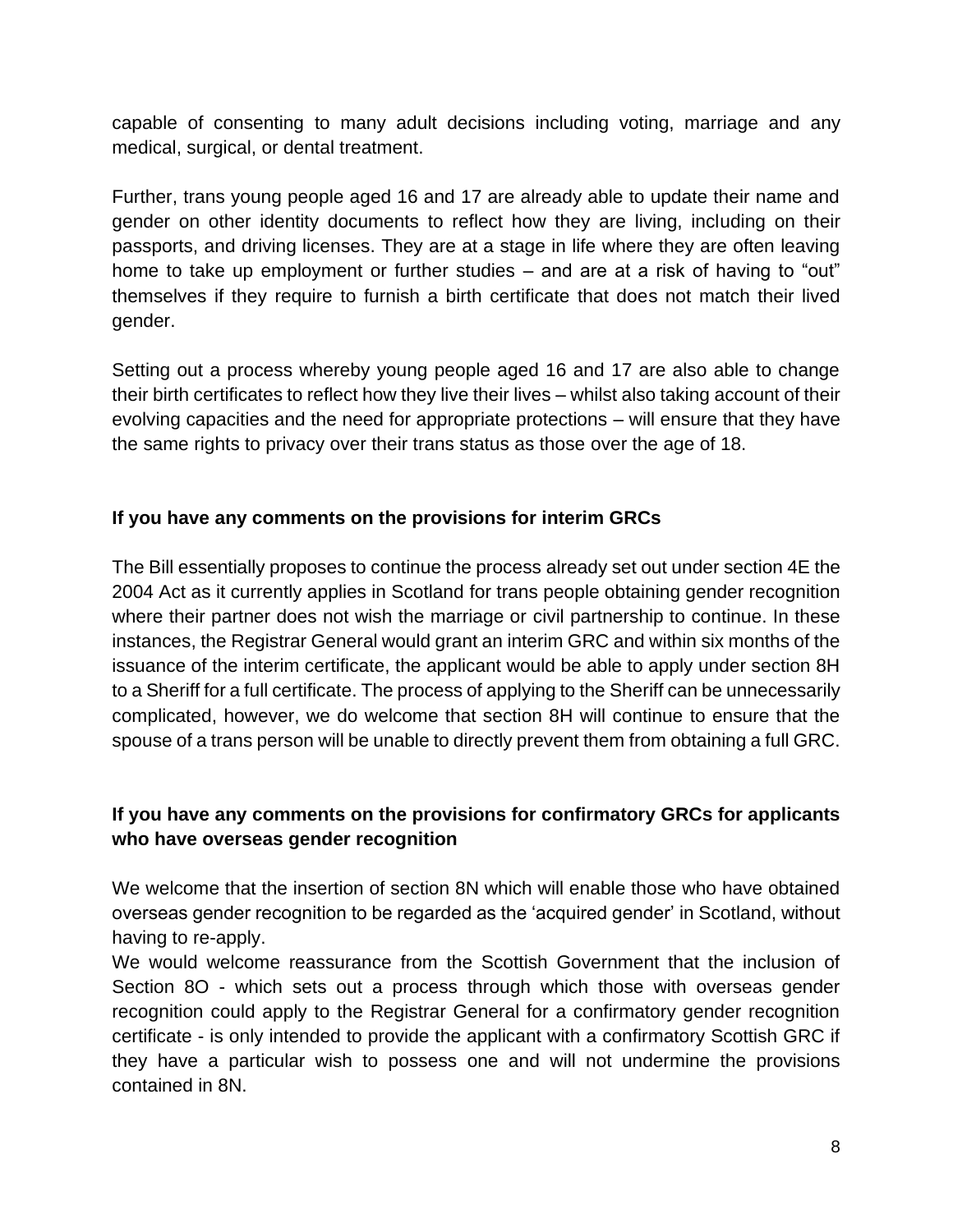8N (2) disapplies 8N (1) where it would be manifestly contrary to public policy to treat the person in accordance with 8N (1). The 'manifestly contrary to public policy' test is used currently in relation to overseas marriages and divorces but is subjective, and we have concerns about inclusion of this test, in this context. We would welcome further clarification regarding how the public policy test will apply in relation to this legislation.

# **If you have any comments on the offences of knowingly making a false application or including false information**

We do not support the creation of an additional offence for knowingly making a statutory declaration in relation to an application for gender recognition that is false in a material particular.

We note that it is already a criminal offence under the Criminal Law (Consolidation) (Scotland) Act 1995 to knowingly make a false statutory declaration and therefore do not see any requirement for the creation of an additional offence.

#### **If you have any comments on the removal of powers to introduce a fee**

We welcome the Scottish Government's decision to remove the provision in the draft Bill conferring power on the Registrar General to prescribe a fee.

We believe that there should be no cost to applicants, so that trans people face no additional barriers to obtaining legal gender recognition. Trans people already face additional financial costs in accessing healthcare or updating identification. We know that the current £140 fee is prohibitive to many trans people across the UK in applying for legal gender recognition.

The UK Government's National LGBT Survey (2018) found that of the 93 per cent of trans men and trans women who were interested in getting a gender recognition certificate but had not yet applied for one, one in three (34 per cent) cited that the process was too expensive. 28

# **If the Bill's intended policy outcomes could be delivered through other means such as using existing legislation or in another way**?

<sup>28</sup> Government Equalities Office, *National LGBT Survey,* 2018.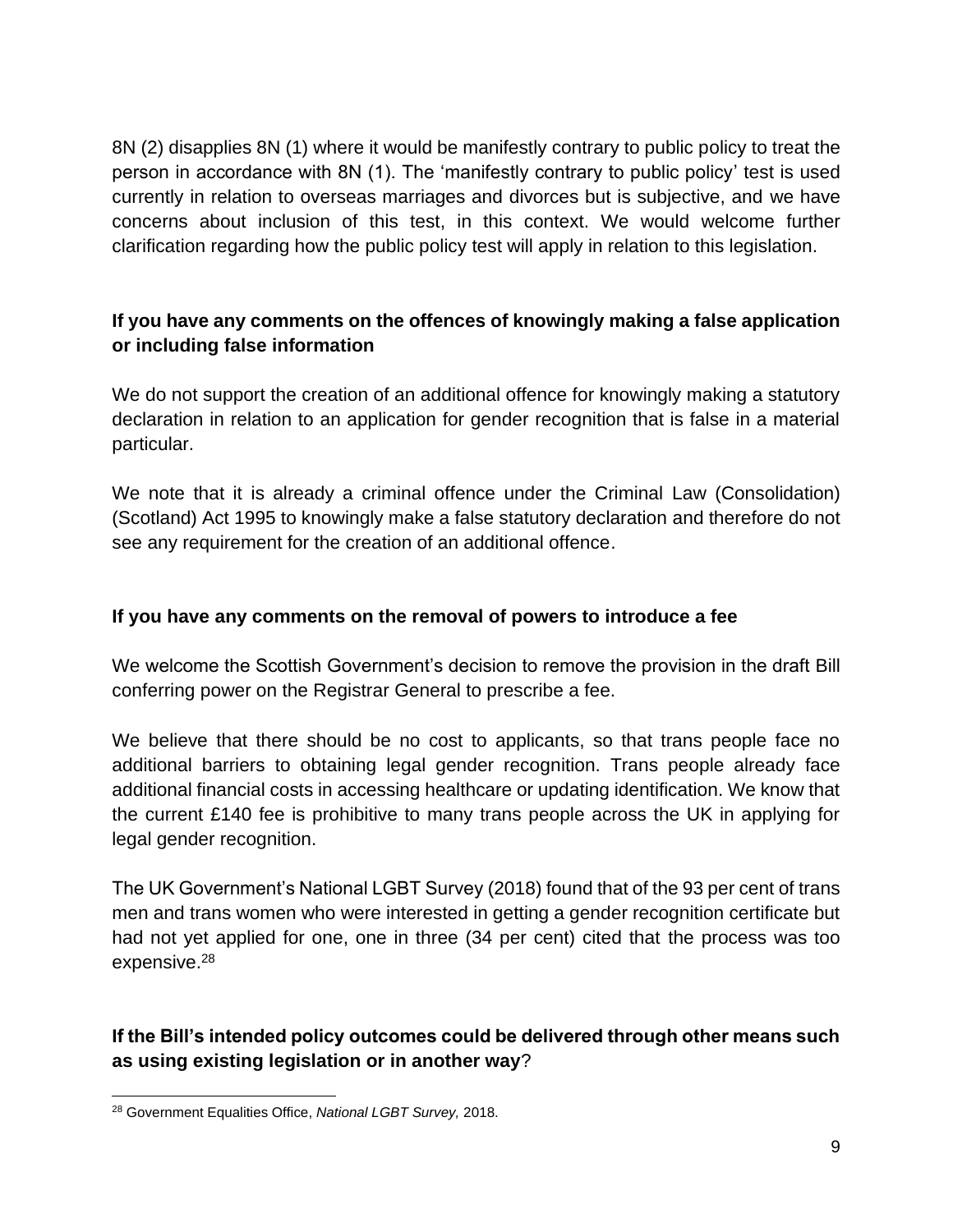No.

# **If you have any suggestions for how this Bill could be amended. If so, please provide details**

While an important step forward the proposed Bill falls short of providing legal recognition for all trans people in Scotland, including children and young people, and trans non-binary people.

Individuals who identify as a gender other than male or female should be able to obtain documents that reflect their gender identity in the same manner as those who use the binary male or female. A lack of non-binary inclusion leaves a significant portion of the trans population without any legal recognition. Transgender people, whose innate sense of their own gender identities differs from the sex they were assigned at birth, also experience and express their gender identity according to a variety of patterns. According to a survey undertaken in Belgium, only 55% of those transgender people who were assigned the male sex at birth identified themselves as either fully or mainly female. Similarly, only 60% of those transgender people who were assigned the female sex perceived themselves as either fully or mainly male. The rest identified as neither male nor female, both male and female, or "other". 29

Research from the Scottish Trans Alliance and Equality Network in 2015 shows that the vast majority (64%) of non-binary people want to be able to change their legal gender and have this reflected on official documentation, with a very low number (only 5.9%) not wanting this change.<sup>30</sup>

Acknowledging non-binary identities on legal documentation has international precedence, for example in Australia where individuals can choose to have their gender recorded as 'X' instead of the binary 'male' or 'female' – on their passports and birth certificates. Widening of the gender categories is also reflected in Canada where citizens in the providence of Ontario can have the driver's license and health card show 'X' as their gender identifier.<sup>31</sup>

#### **Any other comments on the Bill**

<sup>29</sup> Amnesty International, *The State Decides Who I Am*, 2014.

<sup>30</sup> Equality Network, Scottish Trans Alliance, *The Scottish LGBT Equality Report,* 2015.

<sup>31</sup> Transgender Europe, *Third Gender Markers in Europe and Beyond*, 2017.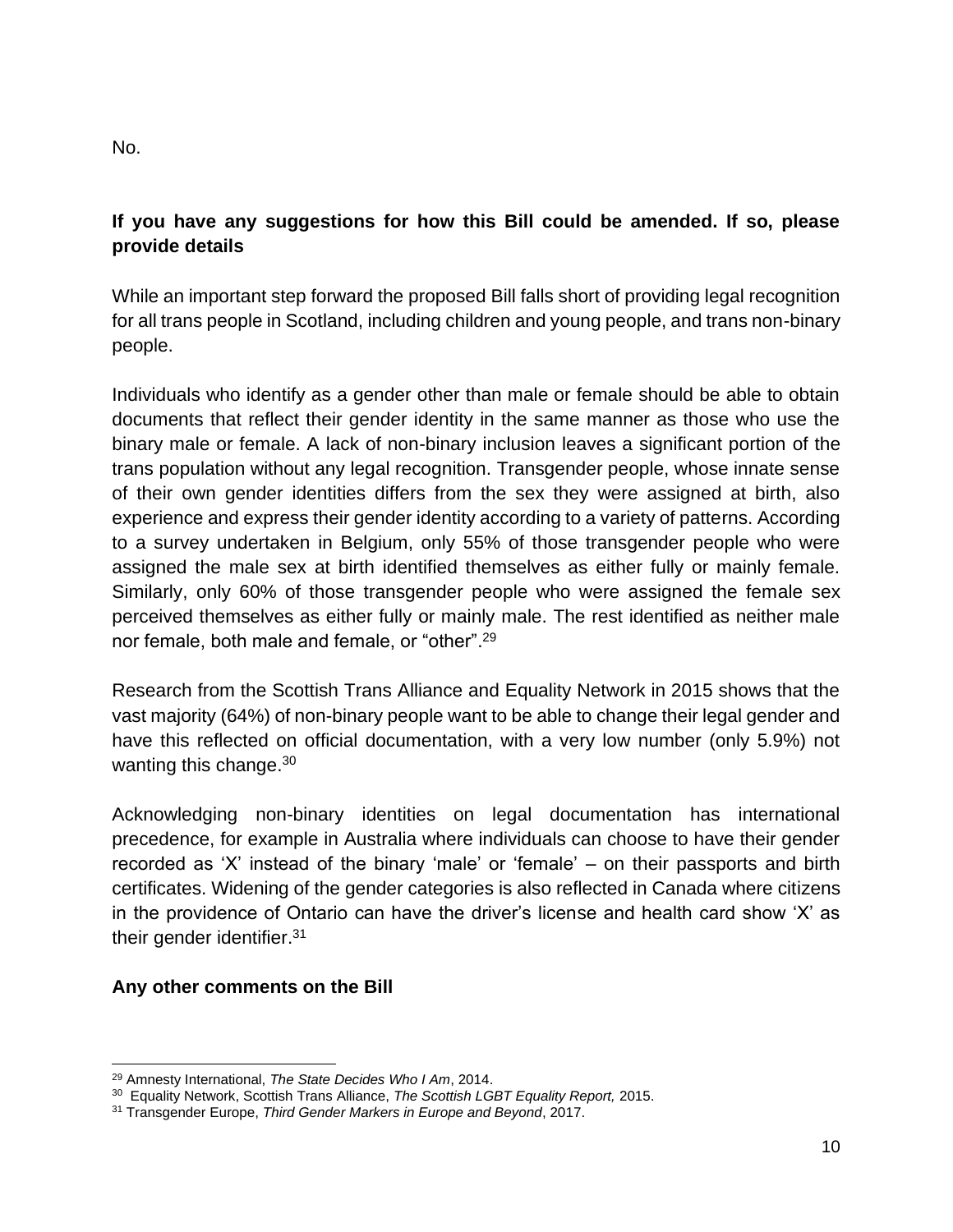Overall, we think that this Bill is an important step forward in improving the way that trans men and women can be legally recognised as who they are in Scotland.

The Scottish Government has been consulting on reforming the GRA to bring it into line with international standards since 2017, and the proposed bill would make vital improvements to the current legislation and remove breaches of fundamental human rights experienced by many trans people embedded within the current process.

Other sections of note we would like to highlight to the Committee include 8Q (4), which gives the registrar discretion to accept late applications for review of a decision. This is welcome but should be underpinned by a statutory test for accepting or refusing a late application which makes clear a presumption in favour of accepting late applications unless unreasonable to do so.

In 8R (2) there seems to be no discretion for a sheriff to accept a late appeal of a review decision which we feel is unjustified and may have a discriminatory impact on many, including those in insecure housing whose address may change often and at short notice.

More clarity would also be welcome regarding 8S and who a 'person with an interest in a gender recognition certificate' able to apply to a sheriff for revocation (8S) may be. We have concerns that as drafted this section is too general and could be abused leading to stressful litigation for the applicant. We would prefer to see the Government narrow down within the primary legislation who may apply for revocation and under what rationale.

New Section 8A(2)(b) in Section 2 of the Bill requires that a person be "ordinarily resident" in Scotland if they are not subject of a birth register entry. We are concerned that people who have chosen to make Scotland their home but are not yet "ordinarily resident" should also have access to this legal process, on the basis that precluding access based on migration status is unnecessary, potentially discriminatory and can lead to unwelcome delays in LGR for these people.

We would like to see specific provisions in the Bill to ensure that trans people seeking some form of leave to remain, including refugees and asylum seekers can apply for legal gender recognition. For example Section 8 of the Maltese Gender Identity, Gender Expression and Sex Characteristic Act 2015 states: '*A person who was granted international protection in terms of the Refugees Act, and in terms of any other subsidiary legislation issued under the Refugees Act, and who wants to change the recorded gender and first name, if the person so wishes to change the first name, shall make a declaration confirmed on oath before the Commissioner for Refugees declaring the person's selfdetermined gender and first name. The Commissioner for Refugees shall record such*